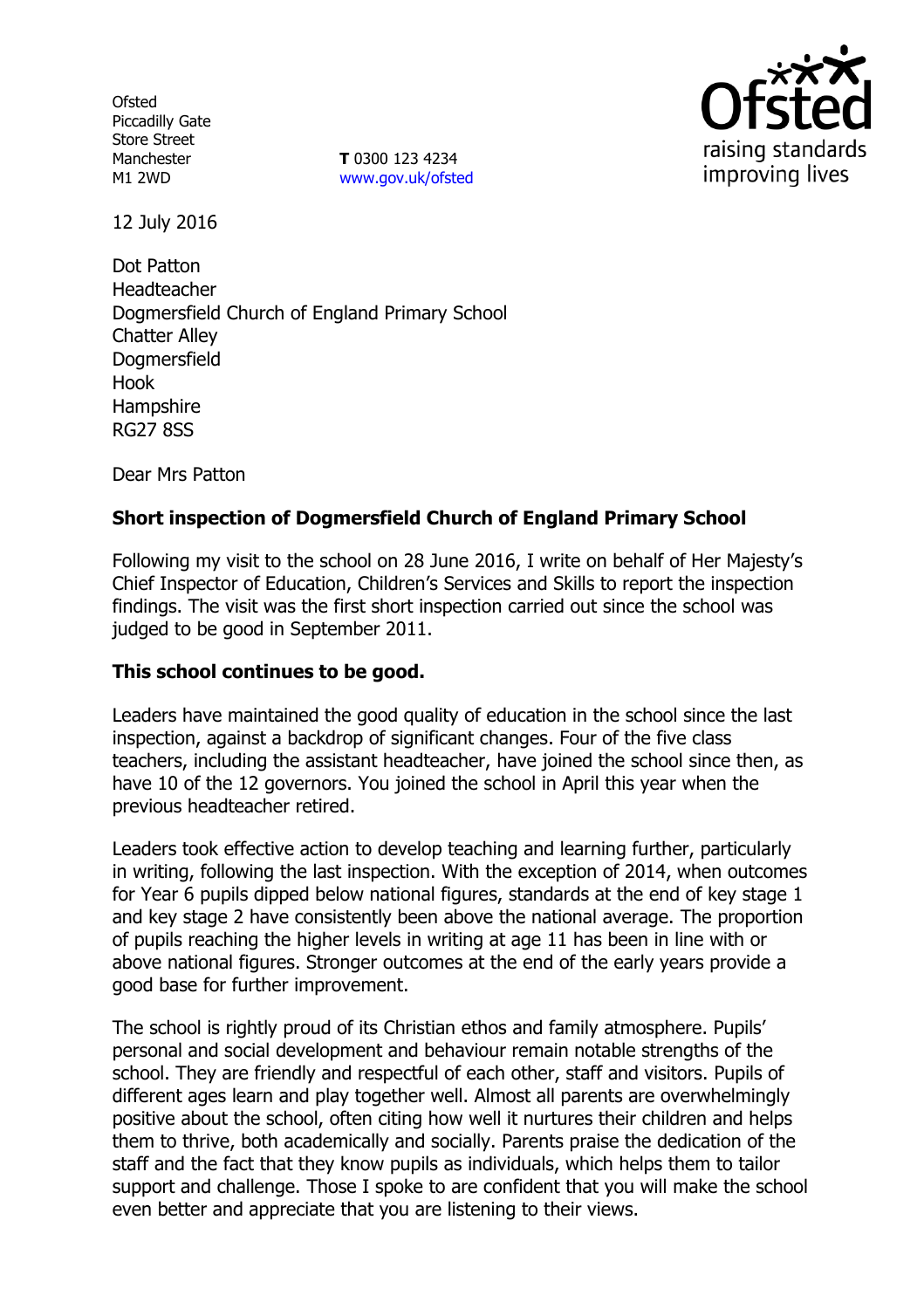

You have brought a fresh pair of eyes to the school and a determination that the school will be outstanding. You have already undertaken a detailed analysis of the school's strengths and identified where further improvements could be made. You know that work to improve the teaching of writing and mathematics needs to continue in order to meet the demands of the new curriculum and to ensure that standards are consistently as high as in reading. You are already building on efforts so far this year by working with teachers to trial new ways of structuring writing lessons and extending the range and type of texts that pupils experience. You feel that more could be done to explicitly promote British values. You have very recently set up whole-school meetings so that all pupils, not just the school council, are involved in making decisions. Plans are in place to add fairness, justice and goodness as topics in religious education and to increase opportunities for pupils to learn about the wider multicultural society that exists beyond the school.

# **Safeguarding is effective.**

The school's statement that the health and safety of all children is of paramount importance is borne out in practice. Checks to ensure that staff are suitable to work with children are meticulous. The thorough induction of new staff and volunteers ensures that everyone is clear about their responsibilities to keep pupils safe. They know, and follow to the letter when needed, the actions to take and who to inform should they have any concerns. Staff training is up to date. Leaders are aware there is no room for thinking 'it wouldn't happen here'. All staff have had training on keeping children safe from the dangers of extremism and radicalisation and are fully aware of the possibilities of other specific safeguarding issues they might encounter.

Governors ensure the safety of the school site through regular health and safety checks. The school successfully mitigates the particular safety challenges posed by its location on a narrow lane. The 'kiss and drop' system allows those parents who drive their children to school to leave them safely with volunteers, avoiding any parking hazards. Staff are vigilant in providing a secure environment, from head counts at the end of each playtime to teaching pupils how to keep themselves safe, for example when using the internet.

## **Inspection findings**

- Leaders have successfully addressed the areas for improvement identified at the last inspection, alongside national changes to the curriculum and assessment. Good-quality teaching has been maintained and outcomes for pupils have been above average. More recently, leaders have made good use of links with local schools and the local authority adviser to benchmark the school's work, draw on expertise and share ideas for improvement.
- When the progress that pupils made during key stage 2 dipped in 2014, leaders unpicked the reasons carefully. They established that in addition to specific individual needs, there had been an issue with some pupils' attitudes to work in that particular cohort. Home visits for Year 6 were introduced to underline the importance of pupils working hard so as to achieve their best and be well prepared for secondary school. The success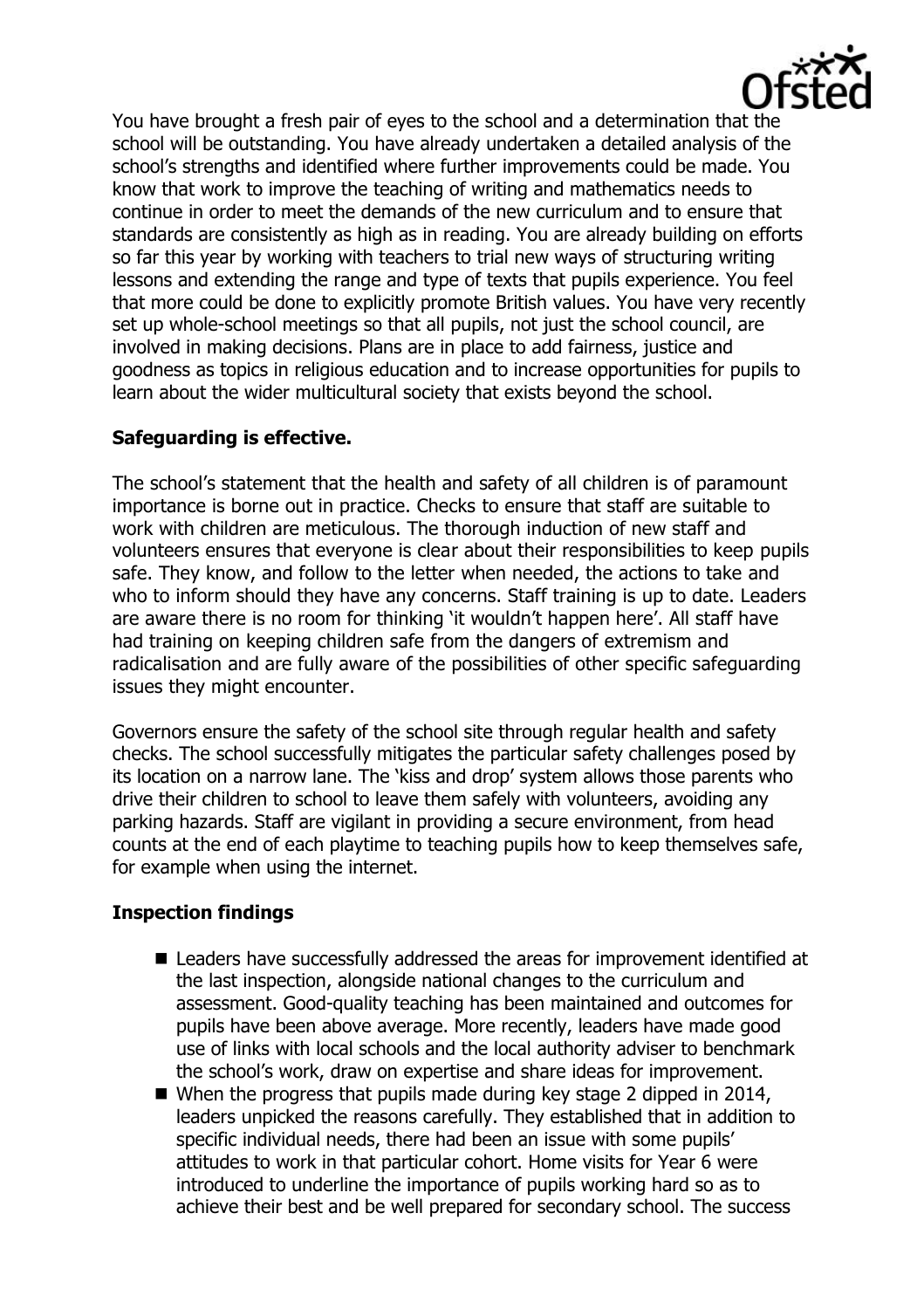

of this strategy is evident in the 2015 results and in current Year 6 pupils' mature attitudes.

- You have an accurate view of the school's effectiveness and know what improvements are needed for it to be judged outstanding. You are well supported by the assistant headteacher. Staff are signed up to the priorities for further improvement because they have been involved in identifying the school's strengths and weaknesses. Subject leaders currently provide good support for colleagues and take responsibility for developments, for example assessment arrangements. They are not yet monitoring or being held to account for quality and standards in their subjects.
- Governors are rightly proud of the school's ethos and pupils' achievements. Ensuring that they appointed the right person as the new headteacher has taken much of their time this school year. By their own admission, although they do receive and discuss reports from leaders, their monitoring of the school's work has not been as rigorous as it could be. They know the impact additional funding for disadvantaged pupils has on their social and emotional development but are less clear about the links with academic progress. You and the chair of governors have reviewed ways of working so that governors will be more focused on school improvement from September, including links with subject leaders.
- The school's values of love, respect and courage are high-profile in and out of lessons and make a strong contribution to pupils' social, moral and spiritual development. Year 6 pupils take their responsibility to look after the youngest children very seriously, appreciating that they have to step back after a while to encourage confidence and independence. Pupils understand that one form of courage is being prepared to have a go at things they find difficult. Nevertheless, you feel there is room to improve their resilience still further.
- Children get off to a really good start in the early years. Teaching successfully captures their interest and imagination to move their confidence, skills and knowledge on in bounds by the end of their first year in school. There was a tangible enthusiasm for learning as I observed children writing notices to instruct people not to destroy clues, counting footsteps and researching and recording information, all with the aim of establishing the whereabouts of the missing orang-utan.
- Elsewhere in school I saw how teachers are carefully structuring writing lessons to systematically teach pupils the skills they need and encourage them to write at length. The humour of a particular author was really engaging older boys in trying to write in his style. The use of texts tackling issues such as slavery and immigration is developing pupils' empathy for others beyond their immediate experience.
- You are strengthening the 'keep up, not catch up' mantra that grew out of the 2014 results, making sure that any possible underachievement is identified as early as possible and appropriate actions taken to restore progress. You know that results in Year 2 will not be as good this year because pupils' learning has been disrupted. You have a clear action plan in place to get them back on track, which is being closely monitored.
- The gaps between disadvantaged pupils and their classmates appear to be closing and in some cases their achievement is better than others. You are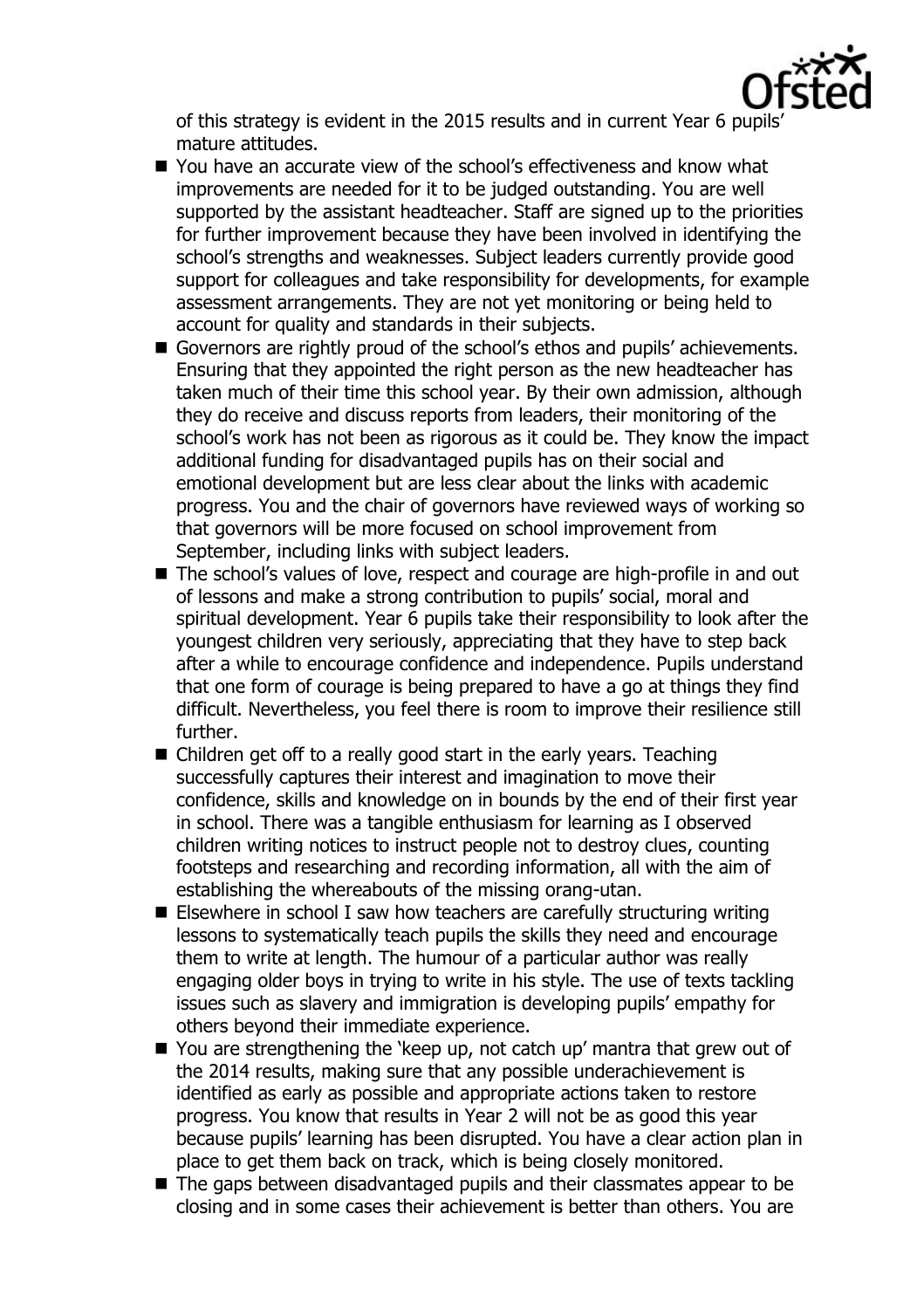

well aware, however, that very small numbers mean that trends can be masked or skewed. For example, despite overall improvements, no disadvantaged pupils have attained the higher levels in writing at age seven or 11 in recent years. One of the school's priorities is to ensure that expectations of these pupils and those who have special educational needs and/or disabilities are high enough and their progress as good as it can be.

The proportions of pupils reaching the higher levels at the end of Year 2 and Year 6 have typically compared favourably with national figures. This year, the school has focused on ensuring that pupils reach new, higher agerelated expectations. The school's information and pupils' work indicate that Year 6 outcomes against this measure should be strong. You acknowledge that the school does not currently monitor the most able pupils' achievement closely enough to be absolutely sure they are reaching their potential.

## **Next steps for the school**

Leaders and those responsible for governance should ensure that:

- $\blacksquare$  governors' role in monitoring the school's work and holding senior and middle leaders to account is strengthened
- systems are in place to check that the most able pupils are identified early on and achieve as well as they possibly can
- $\blacksquare$  the monitoring of provision and outcomes for disadvantaged pupils and those with special educational needs is sharpened.

I am copying this letter to the chair of the governing body, the director of education for the Diocese of Winchester, the regional schools commissioner and the director of children's services for Hampshire. This letter will be published on the Ofsted website.

Yours sincerely

Alison Bradley **Her Majesty's Inspector**

## **Information about the inspection**

I met with you, with the assistant headteacher and other teachers, pupils and the chair of the governing body. You and I visited each class to see pupils learning, looked at a range of pupils' work in classrooms and sampled books to check on the accuracy of assessments. I had a telephone discussion with a representative from the local authority and observed whole-school collective worship led by the vicar, who is also a governor. I took account of 84 responses to Ofsted's online questionnaire, Parent View, as well as speaking to a number of parents at the beginning of the school day. I evaluated a range of school documents, including information about pupils' achievement, records of leaders' checks on the quality of teaching and learning, and safeguarding policies, procedures and checks. We